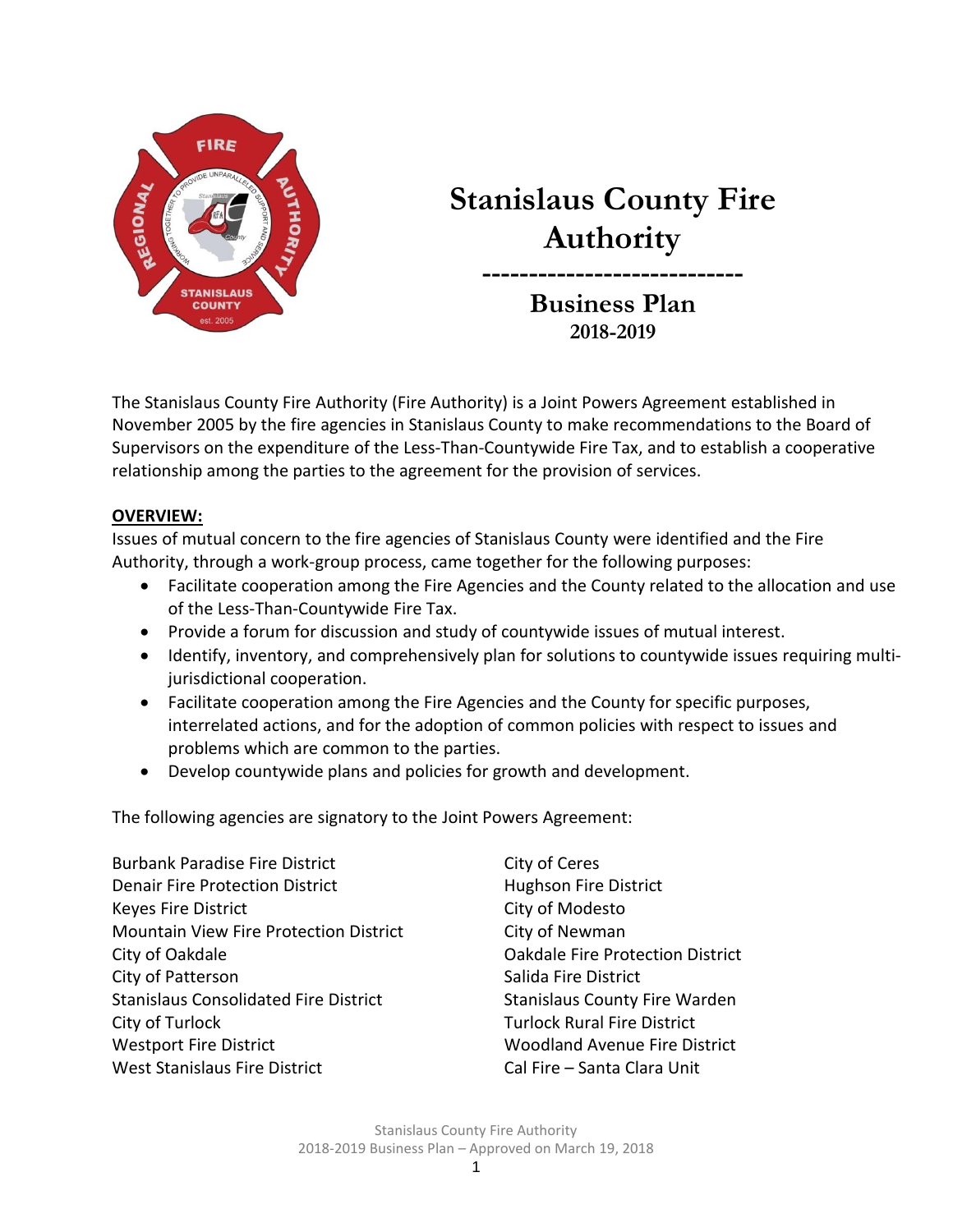The Stanislaus County Fire Authority Board is comprised of an appointed representative from each fire agency listed above. Each individual agency adopted a resolution to approve the Joint Powers Agreement in order to participate, entitling each agency representative to one vote. As outlined in the Joint Powers Agreement, the Stanislaus County Fire Warden's Office is the administering agency. The Fire Authority may designate any representative of a member agency to serve as Chairman, Vice-Chairman and Secretary.

A quorum of at least one half of the member agencies is required for the Fire Authority to take action. A two-thirds majority of those members present are required to approve all fiscal matters, including the use of the Less-Than-Countywide Fire Tax, but not including expenditures of less than \$500.

#### **FIRE AUTHORITY GOALS:**

The following goals were adopted and reaffirmed by the Fire Authority membership:

- Ensure an open environment that provides respectful and professional responsiveness to our community and agency partners.
- Adopt integrated, collaborative, and multi-disciplinary planning to ensure that our community and agency partners are served in an equitable, efficient and effective manner.
- Provide the highest quality of fire, life safety and all risk support services through collaborative community and agency partnerships in the areas of fire prevention, fire investigation, fire communications, administration/support, and training within available funding.
- Improve the stability and sustainability of revenue sources to support and enhance the fire, life safety and all risk services on a countywide basis.

### **STRATEGIC PLAN:**

The strategy of the Stanislaus County Fire Authority is to represent the interests of all member agencies by focusing on organizational goals of both the Fire Authority and individual agencies. The following strategies were reaffirmed by the membership:

- Expand and foster mutually beneficial relationships with internal and external fire agencies
- Enhance relationships between fire districts, cities, County agencies, and identified stakeholders
- Achieve a unified voice and strengthen the fire service to meet future challenges
- Be the spokesperson/organization for fire and emergency services countywide
- Provide strategic direction, leadership, and influence to coordinate professional standards
- Initiate and support efforts that assist in funding the fire service
- Improve financial stability of the existing programs and services
- Explore financial opportunities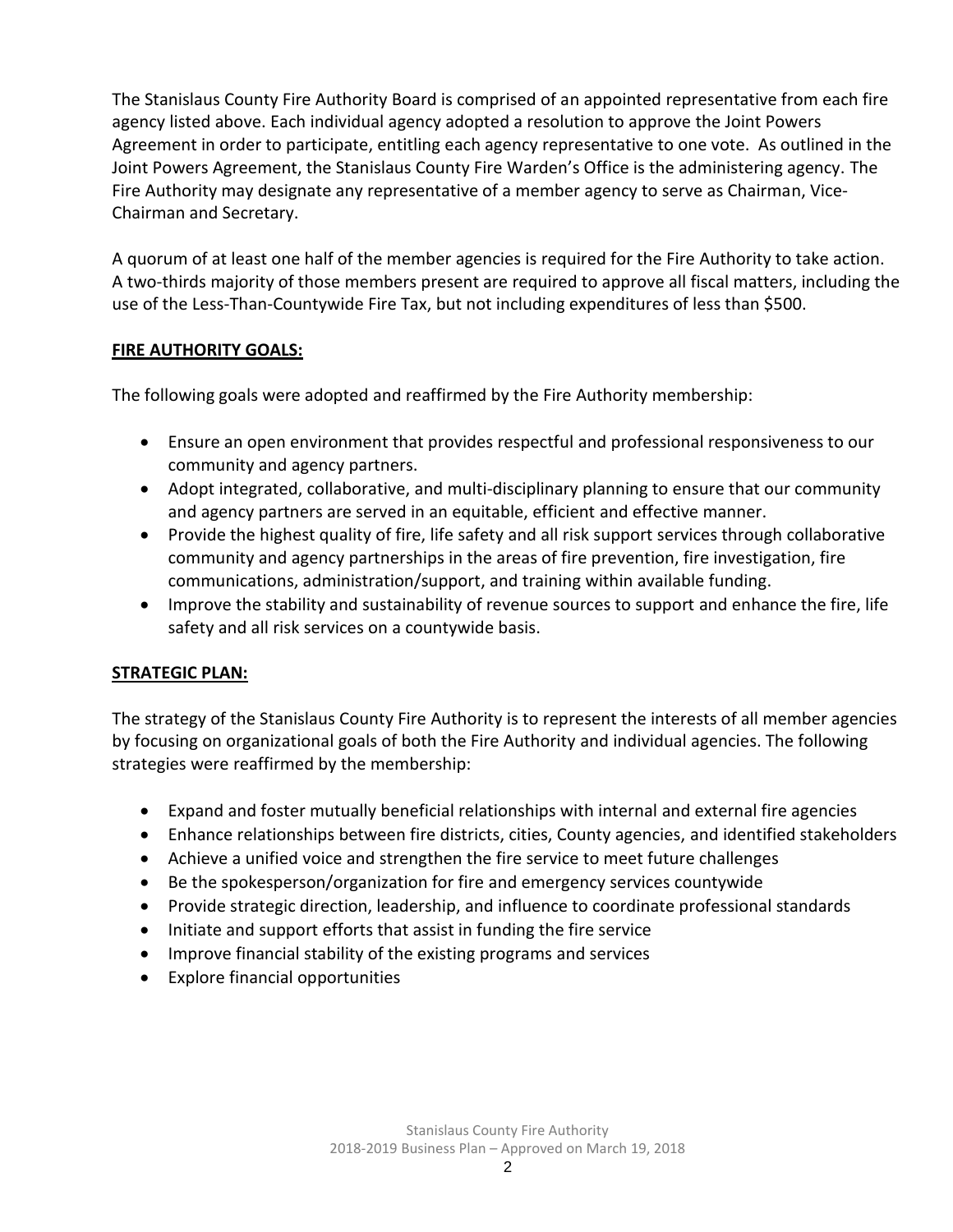#### **ACTION PLAN:**

The action plans are defined in an effort to meet the adopted strategies stated above. The following pages outline specific planned service levels based on the priorities and anticipated funding for Fiscal Year 2018-2019.

It is the intent and purpose of the Fire Authority to achieve the most efficient and effective use of the Less-Than-Countywide Fire Tax revenues, and to seek partnerships to advance the ability to provide fire and emergency services in Stanislaus County.

The Fire Authority strives to provide services commensurate with funding levels. As funding levels change, adjustments are made based on available funding and negotiated with the service providers to ensure program stability.

While preparing the annual Business Plan, the Fire Authority engages with the member agencies to identify service priorities, performance expectations and funding allocations for those services identified as critical to the fire agencies in Stanislaus County. Based on available funding, the group then targets achievable, sustainable service levels to support those priorities.

The Fire Authority will continue to hold quarterly meetings for updates on services provided as well as regular sub-committee meetings to address issues specific to each as needed.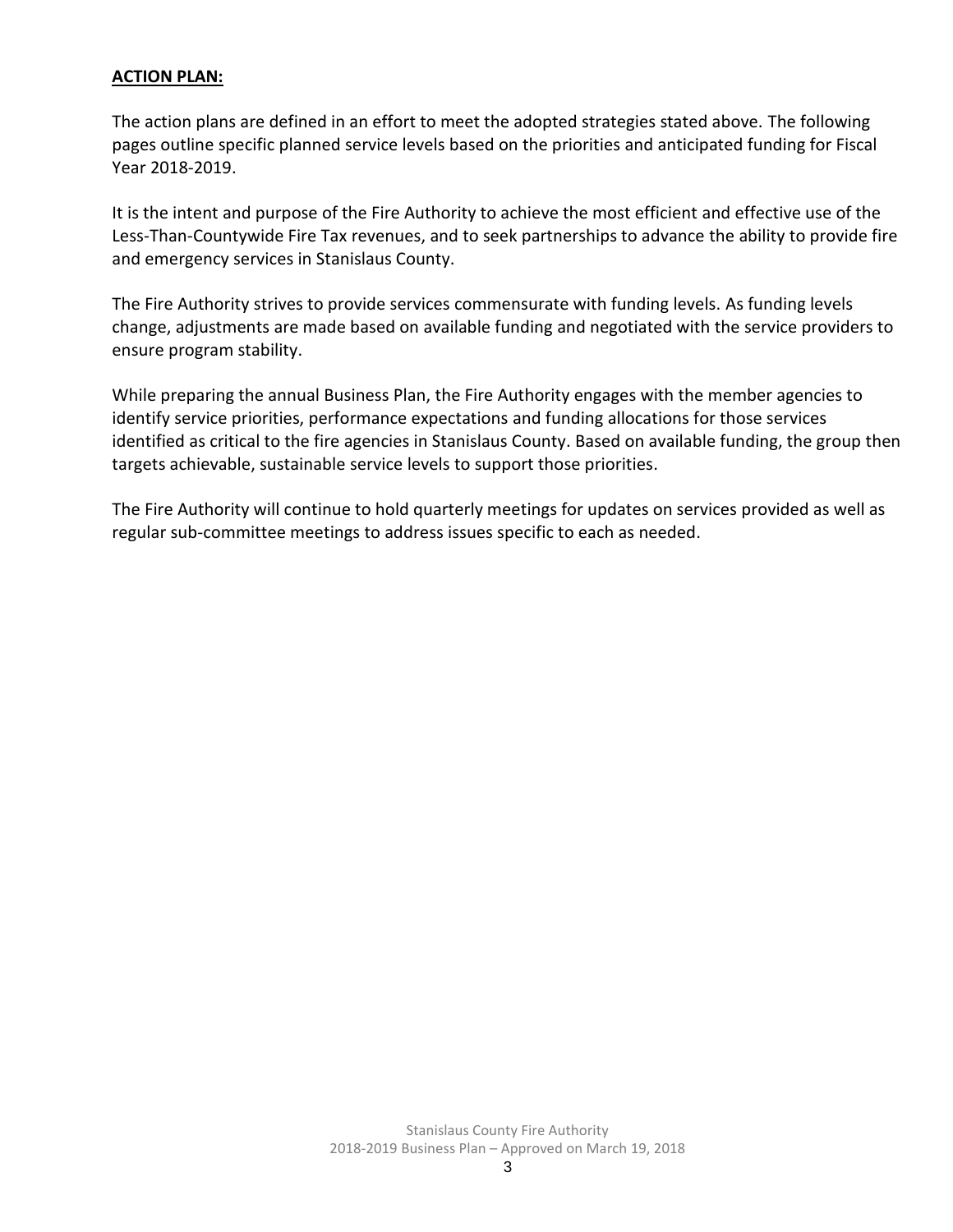## **FIRE PREVENTION SERVICES**

|                              | 2017-2018           | 2017-2018 YTD  | 2017-2018          | 2018-2019              |
|------------------------------|---------------------|----------------|--------------------|------------------------|
| <b>Fire Prevention</b>       | <b>Final Budget</b> | through Jan 18 | <b>Projections</b> | <b>Proposed Budget</b> |
| <b>Revenue-LTCW</b>          | ( \$389, 318)       | (\$253,379)    | ( \$361, 510)      | (5428, 037)            |
| <b>Fees for Service</b>      | (\$170,500)         | (\$107,140)    | ( \$183,669)       | (\$175,000)            |
| <b>County Contribution</b>   | (\$35,000)          | (\$0)          | ( \$35,000)        | (\$40,000)             |
| <b>Total Revenue</b>         | (\$594,818)         | (\$360,519)    | (\$580,179)        | (\$643,037)            |
| <b>Salaries and Benefits</b> | 435,290             | 268,085        | 441,675            | 484.969                |
| <b>Services and Supplies</b> | 73,188              | 26,945         | 56,902             | 69,410                 |
| <b>Cost Allocation</b>       | 86,340              | 65,489         | 81,601             | 88,658                 |
| <b>Total Expenses</b>        | 594,818             | 360,519        | 580,179            | 643,037                |
| <b>Revenue less Expenses</b> | \$0                 | \$0            | \$0                | \$0                    |

In Fiscal Year 2018-2019, Fire Prevention Services will continue to support fire agencies within Stanislaus County through the County Fire Warden's Office. The Fire Prevention Bureau (FPB) continues to support the implementation of the County's One-Stop-Shop concept to enhance customer service and support. FPB staff will continue to streamline the permitting process by collaborating and partnering with the County Building Department, to eliminate duplicate entry and reduce costs while increasing revenue and overall customer service. Staff shall remain serving from Tenth Street Place (1010 10<sup>th</sup> Street) on the 3<sup>rd</sup>-floor next to the Stanislaus County planning and building department.

In recent months, the FPB has received inquiries and requests from some interested fire agencies asking the FPB to provide limited services within their jurisdiction. Details of program requirements and service levels have not been worked out at this time. However, the increased demand of the FPB may be beyond resources currently available and the JPA may need to consider additional allocations in the future. Any agreed upon services provided by the FPB to any fire agency will come back to the Fire Authority for consideration.

- Continued collaboration and communication between the FPB and fire districts regarding impacts of new development projects
- Participate in the environmental review committee
- Deliver plan reviews
- Provide services in support of the County's One-Stop-Shop priority
- Continue utilizing the Accela program to increase efficiency and customer service
- Maintain a state mandated inspection program
- Assist in target hazard and business inspection programs
- Continuously evaluate local fire and life safety codes and ordinances as they apply to current and proposed projects
- Active involvement in the code hearing process to ensure that Stanislaus County fire agencies may have input in the next code adoption cycle
- Continue cooperative vegetation/ force clean program with the fire districts
- Continue the training program to increase knowledge and proficiency of Fire Prevention Specialists
- Enhance partnerships with business, community groups and county departments
- Maintain the countywide rural water supply recommendation except for SRA
- Facilitate regular meetings for all county fire agencies to discuss issues and concerns related to fire prevention
- Participate on the County cannabis enforcement team and assist in developing cannabis regulations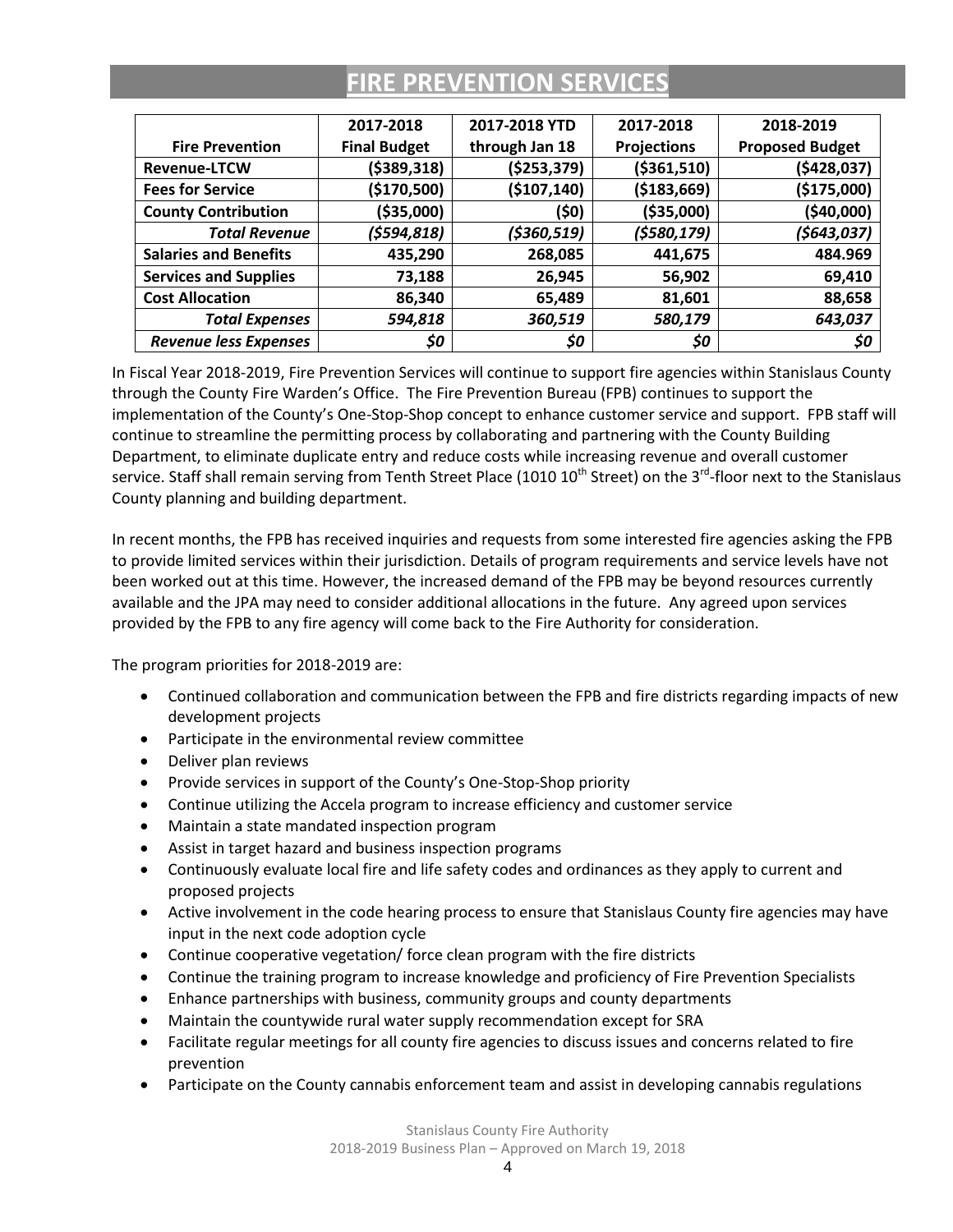### **FIRE TECHNOLOGY and COMMUNICATIONS SERVICES**

| Category                     | 2017-2018           | 2017-2018 YTD  | 2017-2018          | 2018-2019              |  |
|------------------------------|---------------------|----------------|--------------------|------------------------|--|
|                              | <b>Final Budget</b> | through Jan 18 | <b>Projections</b> | <b>Proposed Budget</b> |  |
| <b>Revenue-LTCW</b>          | ( \$161, 775)       | (592, 812)     | ( \$160, 378)      | (5164, 159)            |  |
| <b>Salaries and Benefits</b> | 153,062             | 89,890         | 153,060            | 154,772                |  |
| <b>Services and Supplies</b> | 4,224               | 728            | 2,767              | 4,674                  |  |
| <b>Cost Allocation</b>       | 4,489               | 2,275          | 4,550              | 4,713                  |  |
| <b>Total Expenses</b>        | 161,775             | 92,812         | 160,378            | 164,159                |  |
| <b>Revenue less Expenses</b> | \$0                 | \$0            | \$0                | \$0                    |  |

Fire Technology and Communications Services will continue to assist fire agencies throughout Stanislaus County in Fiscal Year 2018-2019 by supporting and enhancing the many systems that provide critical communications capabilities through the Stanislaus County Fire Warden's Office. The service will continue to focus on programs that are identified by the fire agencies within Stanislaus County. There continues to be an increased demand to support infrastructure, radio, MDC, CAD, and specific agency requests. It remains a goal to seek new opportunities to collaborate and achieve further efficiencies.

The County's fire radio system infrastructure is scheduled to be upgraded to a Project-25 (P25) platform. Although the details for the project are still being identified, it is anticipated it will take approximately two years to complete the upgrade. LTCW funds and prior-year savings are identified to assist in transitioning County fire command channels (Dispatch, Cmnd2, Cmnd3, Cmnd4) from an analog to a digital system.

- Represent fire agencies and work with SR911 in support of fire service communications
- Lead the Countywide Communications Advisory Committee (CAC)
- Serve as the SR911 fire service liaison for CAD
- Represent the fire service in Geographic Information Systems (GIS) map development for Stanislaus County.
- Represent Stanislaus County fire agencies in statewide communications groups including; NAPCO, CALSIEC, and Statewide COMT, COML and Capital Bay Planning Area
- Represent Stanislaus County at FirstNet to ensure all County users' needs are addressed
- Represent and support the fire agencies as lead of the regional mobile data computer (MDC) project
- Continue to work towards establishing radio interoperability within Stanislaus County
- Assist fire agencies with grant writing for their communications needs
- Provide updated radio frequency loads for specific mobiles and portables as needed.
- Monitor technology trends and recommend system improvements
- Provide recommendations for standardized radio equipment
- Recommend IT systems countywide
- Provide administration and technical support for the regional records management system (RMS)
- Coordinate dispatch center to dispatch center training and communications
- Manage and support NetMotion and RMS servers for regional systems
- Support and administer the regional mass-notification system, designed to be utilized for internal and external messaging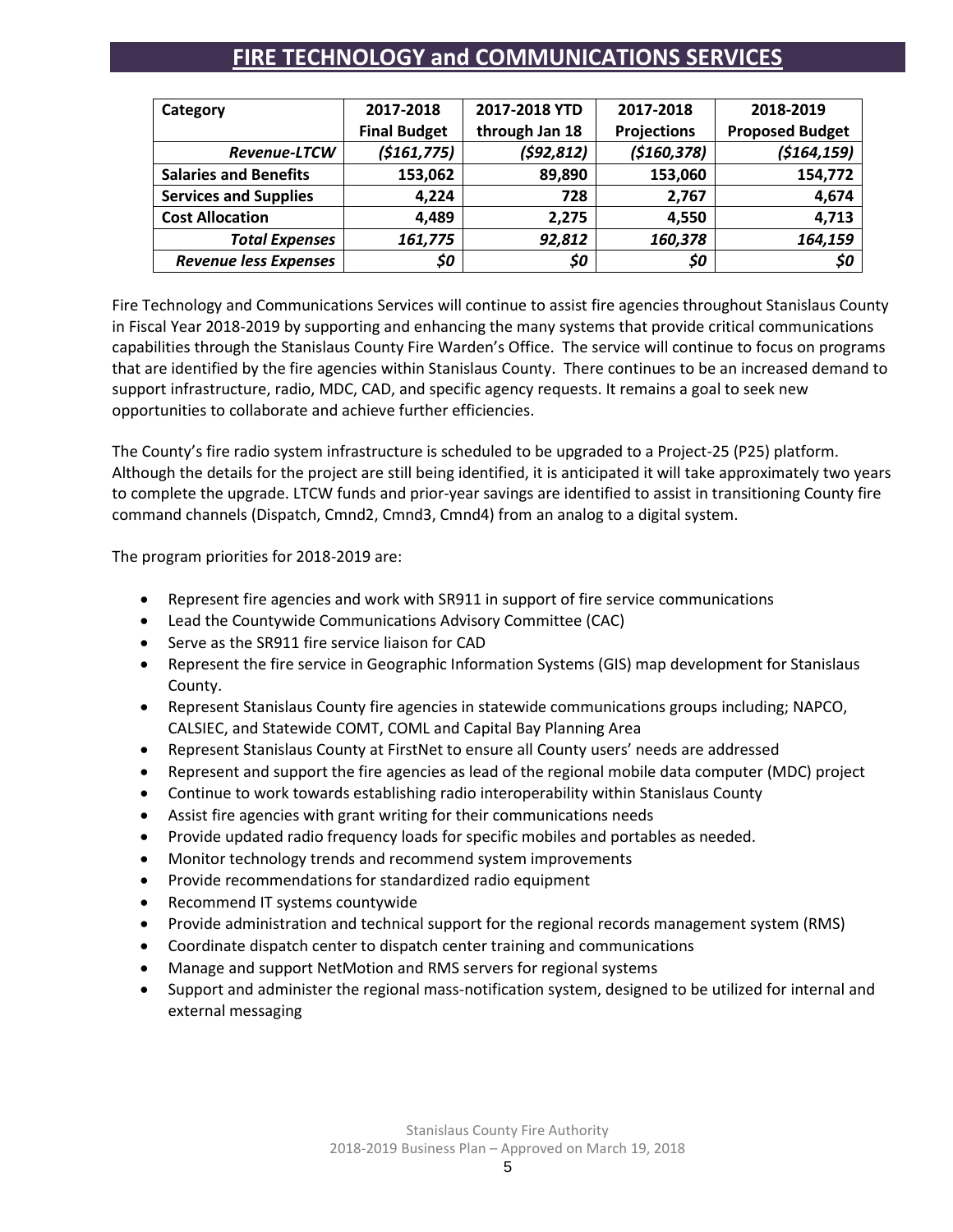### **FIRE INVESTIGATION SERVICES**

| Category                      | 2017-2018           | 2017-2018 YTD  | 2017-2018          | 2018-2019              |
|-------------------------------|---------------------|----------------|--------------------|------------------------|
|                               | <b>Final Budget</b> | through Jan 18 | <b>Projections</b> | <b>Proposed Budget</b> |
| Revenue-LTCW                  | $(5417,570)*$       | (578, 709)     | (5392, 802)        | (5412, 659)            |
| <b>Operational Expense</b>    | 374,768             | 78,709         | 350,000            | 350,000                |
| <b>Training and Equipment</b> | 42,802              |                | 42,802             | 62,659                 |
| <b>Total Expenses</b>         | 417,570             | 78,709         | 392,802            | 412,659                |
| <b>Revenue less Expenses</b>  | \$0                 | \$0            | \$0                | \$0                    |

**\*\$24,768 was encumbered in 2016-2017 which rolled into 2017-2018 for payment**

In Fiscal Year 2018-2019, the Regional Fire Investigation Unit (FIU) will continue to provide countywide fire investigation services. Under the leadership of the District Attorney's Office, this regional program is a partnership with fire, law enforcement and the District Attorney's office. The Fire Authority will continue financial support of the regional FIU as a contributing partner along with funding from the District Attorney's Office and the City of Modesto.

Over the next fiscal year there will be discussions with the partners regarding transitioning the FIU to a more stable platform that provides personnel through other means of employment. Under the leadership of the District Attorney's Office, there will be regular updates provided to the Fire Authority as details emerge regarding any transition.

- Determine origin and cause of fires in compliance with NFPA 921 guidelines.
- Provide documentation and assistance to law enforcement agencies for follow up of criminal fire investigations
- Provide documentation and assistance to District Attorney's office regarding criminal fire investigations
- Provide documentation and assistance to private fire investigators and insurance industry representatives regarding civil fire investigations
- Establish and deliver an effective training program for chief and company officers throughout the County to conduct preliminary fire investigations and initial origin and cause determinations following NFPA 921 guidelines
- Establish effective lines of communications with partner agencies to promote information sharing
- Provide training for fire investigation staff to increase their skills and proficiency in the field of fire investigation
- Provide a quarterly report to the Fire Authority that outlines the number of fires investigated, case status, dollar loss, and number of arrests by jurisdiction
- Facilitate regular meetings for all county fire agencies to discuss issues and concerns related to fire investigations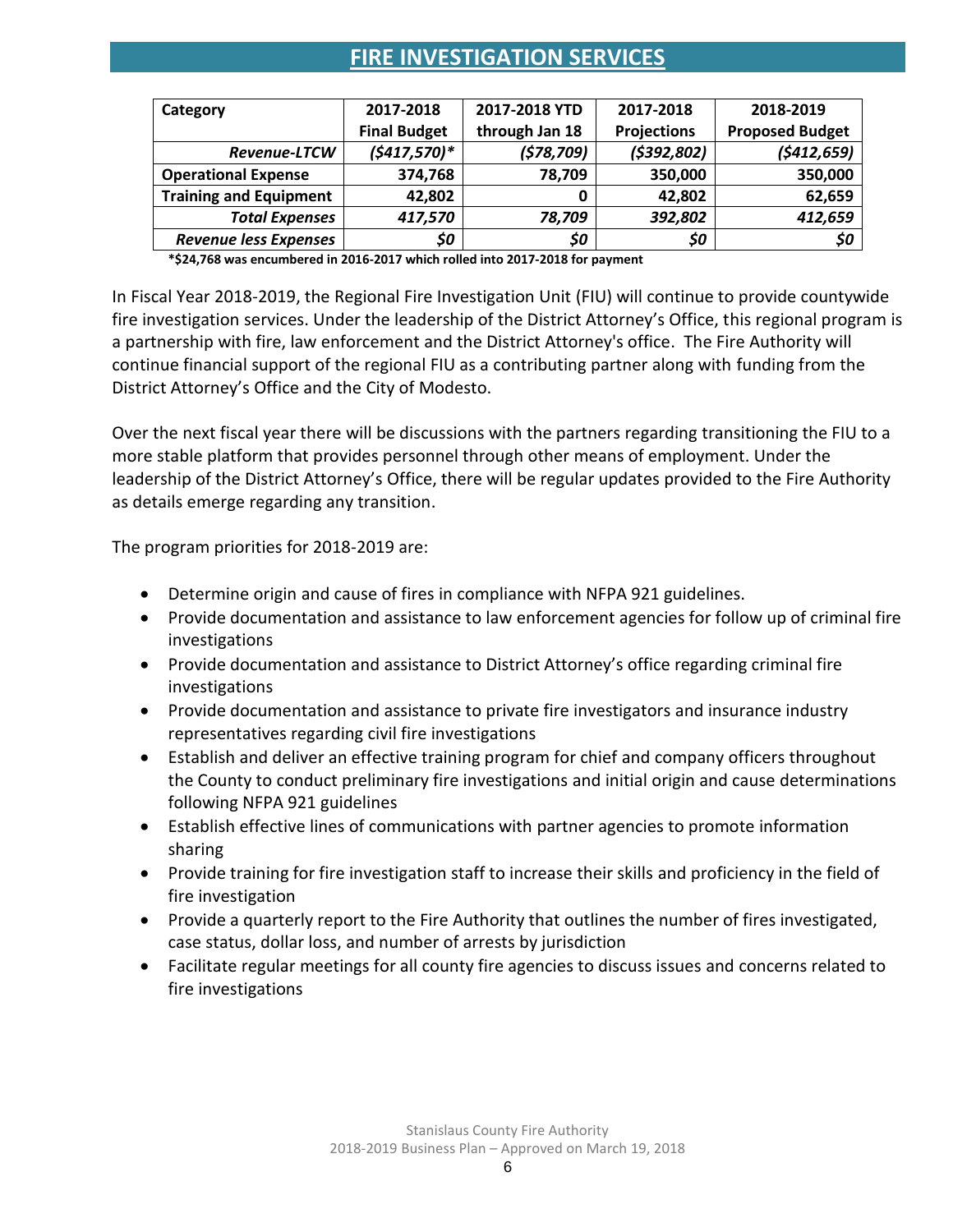### **FIRE TRAINING PROGRAM**

| Category                        | 2017-2018           | 2017-2018 YTD  | 2017-2018          | 2018-2019              |
|---------------------------------|---------------------|----------------|--------------------|------------------------|
|                                 | <b>Final Budget</b> | through Jan 18 | <b>Projections</b> | <b>Proposed Budget</b> |
| <b>Revenue-LTCW</b>             | (594, 235)          | (\$0)          | (585, 200)         | (\$120,587)            |
| <b>CICCS Certification Trng</b> | 40,000              |                | 30,965             | 40,000                 |
| <b>Other Training</b>           | 54,235              |                | 54,235             | 80,587                 |
| <b>Total Expenses</b>           | 94,235              |                | 85,200             | 120,587                |
| <b>Revenue less Expenses</b>    | \$0                 | \$0            | \$0                | \$0                    |

The Fire Authority remains committed to funding a regional training program for the fire agencies serving within the LTCW jurisdiction. Last year it was suggested and approved to expand regional training opportunities to include certification and qualification training in accordance with the California Incident Command Certification System (CICCS).

The contract with the Regional Fire Training Center between MJC, City of Modesto and Stanislaus County is to sunset on June 30, 2018. There are plans to continue supporting a contract renewal that demonstrates transitioning from a regional training "facility" and to focus more on a regional training "program," with provisions to fund the County's portion from LTCW. Continued support to the Fire Science, Emergency Medical Services, and Associates Degree programs through Modesto Junior College is included as part of the program.

Recently Turlock City Fire has expressed an interest in opening up their new training site to other agencies that may have interest in utilizing their state-of-the-art facility. Having a second training facility available and with it being located in the southern portion of the county is a tremendous asset to our local fire service agencies.

Under the concept of building out a regional program, Patterson / West Stanislaus Fire has already started establishing a site for their training program and has interest in becoming part of a countywide plan in the future. Throughout the year discussions will take place and a plan developed, with specifics brought back to the Fire Authority for consideration.

- Transition the Regional Training priority from a facility-based to a program-based program
- Provide Regional California Incident Command Certification System (CICCS) training
- Support Modesto Junior College courses in Fire Science, Emergency Medical Services and the Associates Degree Program through the Regional Fire Training Center contract
- Provide for the use and maintenance of the MJC Regional Fire Training Center facility
- Support the buildout and operations of the Turlock City Fire training center; allowing interested agencies to access and utilize the facility in accordance with defined guidelines, which will be developed in the fiscal year.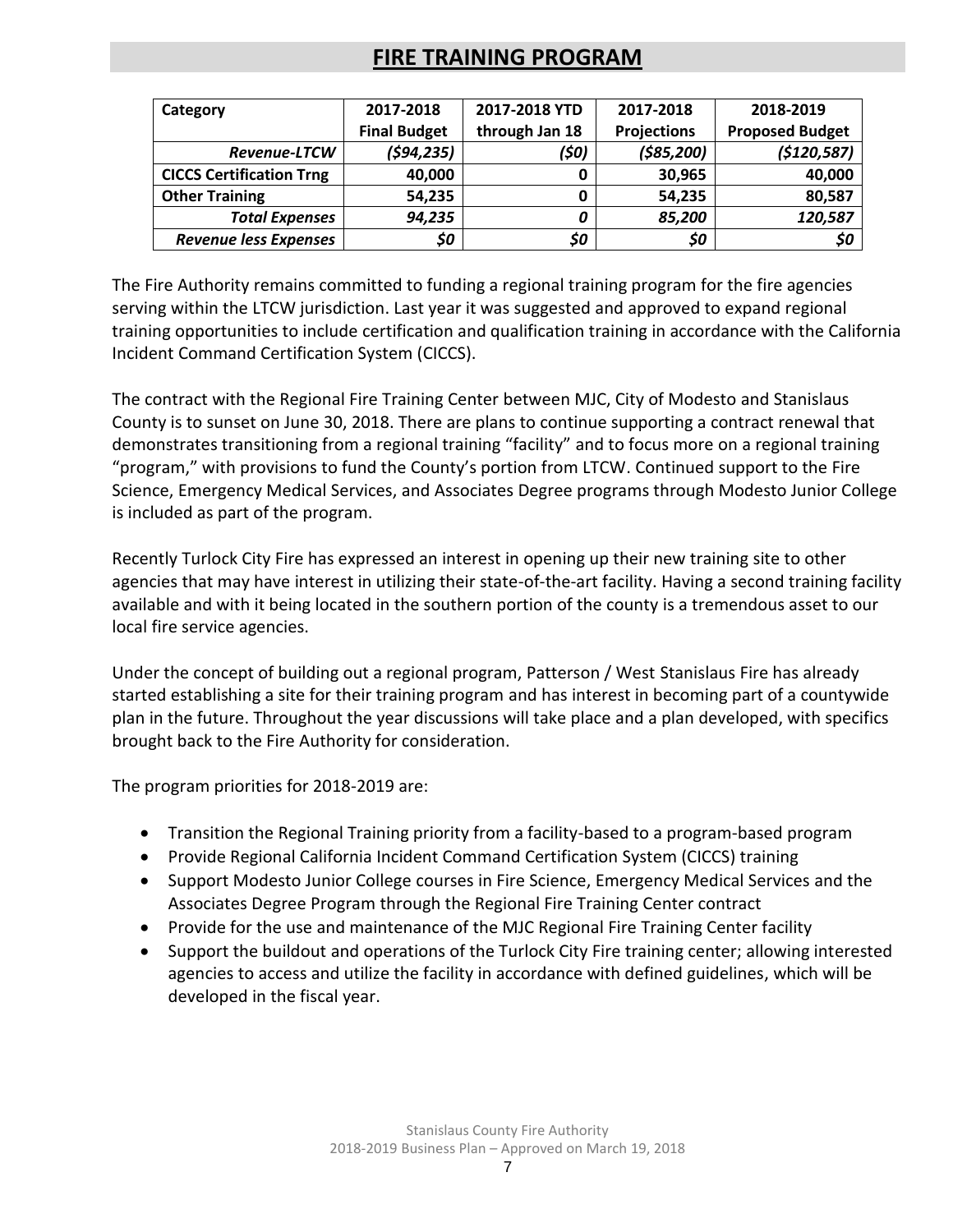### **ADMINISTRATION and SUPPORT SERVICES**

| Category                                  | 2017-2018           | 2017-2018 YTD  | 2017-2018          | 2018-2019              |
|-------------------------------------------|---------------------|----------------|--------------------|------------------------|
|                                           | <b>Final Budget</b> | through Jan 18 | <b>Projections</b> | <b>Proposed Budget</b> |
| Revenue-LTCW                              | (\$768,456)         | (5514, 617)    | (5967, 765)        | (\$793,330)            |
| <b>Intergovernmental</b>                  | (\$15,000)          | (52, 159)      | (514,500)          | (\$14,500)             |
| <b>County Contribution</b>                | (\$177,988)         | (\$124,243)    | (5177, 988)        | (\$172,988)            |
| <b>Total Revenue</b>                      | (\$961,444)         | (\$641,020)    | (51, 160, 253)     | (5980, 818)            |
| <b>Finance and Administration</b>         | 379,706             | 143,654        | 329,417            | 352,872                |
| <b>Mobile Data Computer Program</b>       | 8,000               | 0              | 8,000              | 8,000                  |
| <b>FireRMS</b>                            | 13,350              | 0              | 13,350             | 13,350                 |
| <b>Active 911</b>                         | 13,350              | 1,709          | 10,000             | 13,350                 |
| <b>Target Solutions</b>                   | 35,000              | 11,910         | 25,000             | 35,000                 |
| <b>Tax Administration-ACO</b>             | 25,000              | 0              | 25,000             | 25,000                 |
| <b>Fixed Assets - Vehicle Replacement</b> | 45,000              | $\Omega$       | 45,000             | 128,000                |
| Fire Investigations*                      | 392,802             | 78,709         | 392,802            | 412,659                |
| <b>Fire Training Program*</b>             | 94,235              | 0              | 94,235             | 120,587                |
| <b>Total Expenses</b>                     | 1,006,443           | 235,982        | 896,185            | 1,108,818              |
| <b>Fund Balance</b>                       | \$45,000            | \$0            | \$0                | \$128,000              |
| <b>Revenue less Expenses</b>              | \$0                 | (\$405,037)    | (\$264,068)        | \$0                    |

**\*Financial Breakdown listed with Program Narrative**

In Fiscal Year 2018-2019, the Administration and Support Service continues to be administered through the Stanislaus County Fire Warden's Office. This service manages the Less-Than-Countywide Fire Tax budget; coordinates the meetings, agendas, required filings; distributes reports from service providers to all participating agencies; addresses issues affecting the fire districts; and seeks opportunities to provide regional solutions to common challenges. The County Fire Warden's office also provides support to the CalOES Fire and Rescue Mutual Aid Plan. The maintenance for specific equipment utilized regionally, such as the mobile air trailer, portable radio caches and the mobile fire command unit is supported through the Fire Warden's Office with LTCW funds.

- Communicate with County CEO staff and Board of Supervisors regarding the goals, priorities, needs and expectations of the Fire Authority
- Administer the budget within County guidelines
- Provide administrative support to the Fire Authority with agendas, board reports, minutes, conflict of interest statements, and information updates on the County's web-site
- Processing of all related maintenance contracts and invoices associated with the mobile data computer (MDC) and fire records management system (RMS) programs
- Assist fire agencies with financial, human resources, legal and administrative issues as requested
- Continue to seek opportunities to fund regional equipment/needs
- Communicate with Fire Authority members regarding regional plans and programs
- Serve as the XST Operational Area Coordinator in support of the Cal OES Fire and Rescue Mutual Aid Plan
- Administer special projects to support the fire service in Stanislaus County
- Assist in the administration and coordination of the Stanislaus County Fire Directors' Association
- Coordinate meetings to address mutual concerns and issues
- Coordinate regional purchases
- Seek options to take advantage of regional grants that will support and enhance the fire service within Stanislaus County.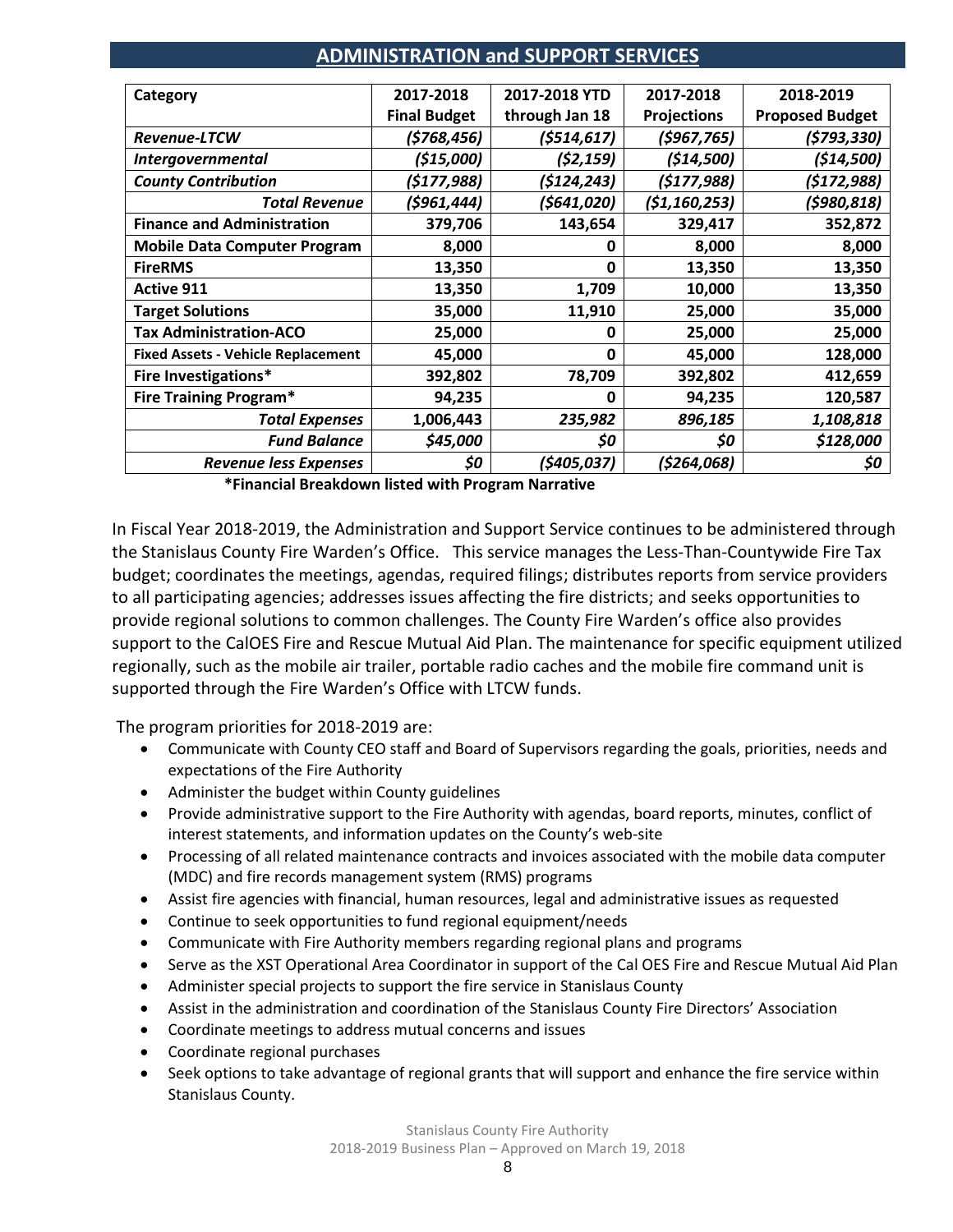### Stanislaus County Fire Authority Budget Narrative Fiscal Year 2018-2019

The Fiscal Year 2018-2019 Business Plan Budget totals \$1,916,014 which is balanced utilizing estimated revenue of \$1,385,526 in Less-Than-Countywide (LTCW) fire tax revenue, \$175,000 in Prevention fees, \$14,500 of intergovernmental revenue, \$212,988 of County Contribution, and \$128,000 of fund balance. This is an increase of \$197,978 or 11.5% over the 2017-2018 Business Plan. This increase includes:

- The purchase of two replacement vehicles for the Fire Prevention Bureau (FPB) estimated at \$128,000 to be funded by Fund Balance. These vehicles are over ten years old and have met the criteria set by the County Fleet Program for replacing vehicles. The staff utilizes these vehicles on a daily basis, traveling alone to the far reaches of the County where radio and cell service is limited or non-existent creating a safety issue. The FPB is also required to keep these response vehicles in a state of readiness if called upon to serve during an event or disaster;
- An increased training allocation of \$26,352 to add additional training sites. This will expand the regional training program to include a more centrally located site with specialized facilities to support the ongoing training needs of the fire service;
- An increase of approximately \$23,769 for increased retirement and benefit cost primarily offset by a reduction in recurring expenses such as equipment and maintenance cost; and
- An increase in FIU training and equipment expense of \$19,857.

All programs and services are funded first by fees for service, then LTCW/Intergovernmental Revenue, and finally county contribution.

Each fiscal year, the County contributes over \$200,000 to the Fire Service Fund. These funds are designated by the County for specific purposes first with any unused funds going into the fund balance of the Fire Service Fund for funding one-time costs or purchases. The County contribution supports additional administrative functions, maintaining a space at  $10<sup>th</sup>$  Street Place for the Fire Prevention Bureau in support of the One-Stop-Shop initiative, and cost allocation charges including charges related to use of the Oracle Financial System, purchasing and auditor's office support. The line item budget detail will be provided for your review.